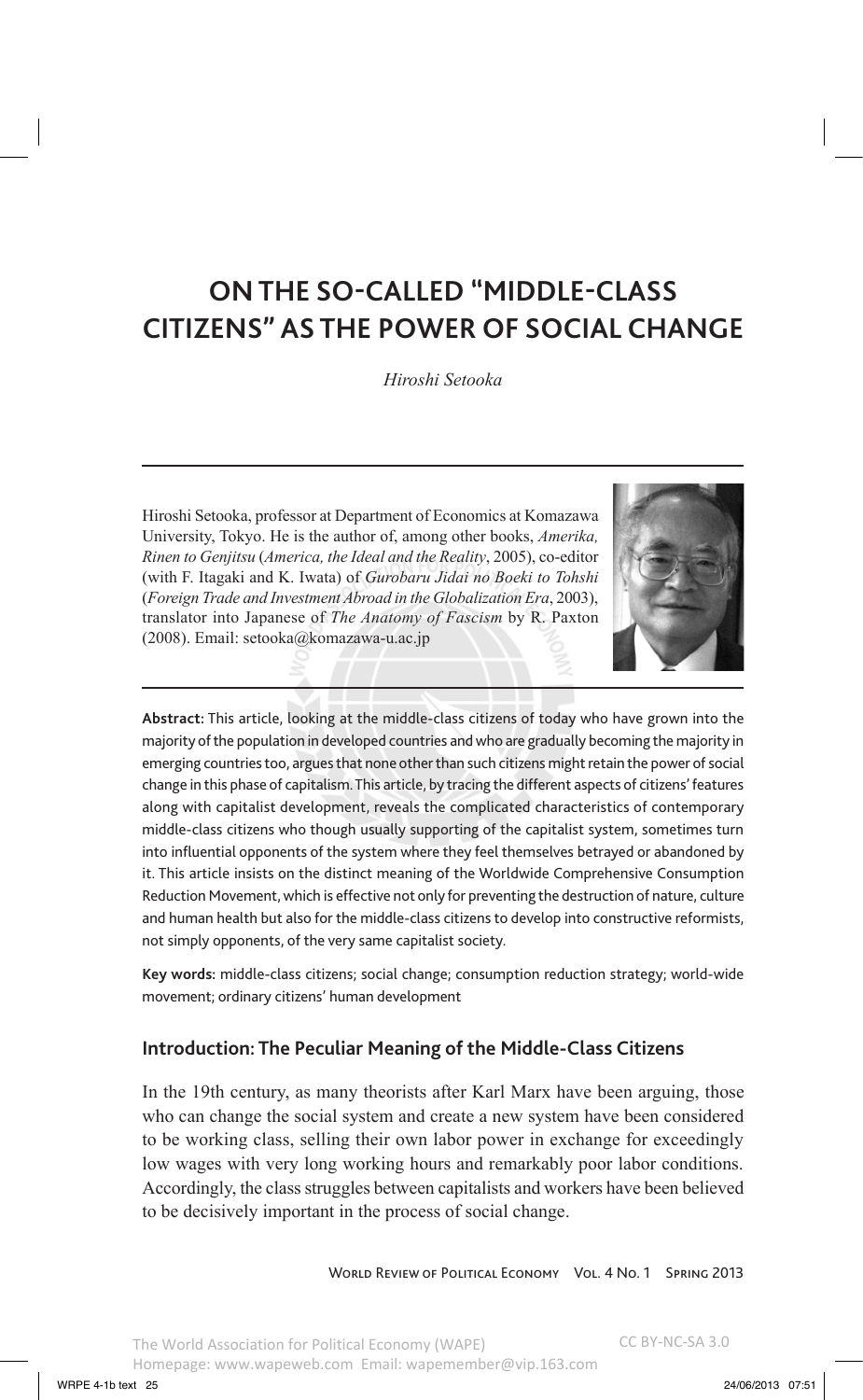Since the early days of capitalism, after already one and a half centuries, however, there seems to have appeared a new type of citizen. They are, in fact, still working and yet selling their own labor in exchange for a salary with very long stressful working hours. But those citizens, with a relatively high standard of education and generally living in or near the big cities, consume far more than the workers of the 19th century so long as the business cycle is operating fairly well.

Also, they support capitalism by mass-purchase of mountains of commodities and services produced by the capitalist system, and what is more the large part of them often play a politically important role as voters for the government party and actually support the capitalist system, too.<sup>1</sup> Besides, the population of such citizens is not only the overwhelming majority in the developed countries, but also is now rapidly growing especially in the successful developing countries. Moreover, what is far more curious is that the citizens themselves sometimes resist their governments when they feel they are betrayed by their social system for any other reason. Accordingly, they can sometimes be threatening to the ruling power because such citizens' form such a large part of the population as well as having considerable influence. On the other hand, the traditional working class needs such citizens' cooperation if the class desires the social change.

So, we cannot ignore those citizens when we discuss social change. Any type of social change will go just with those citizens' recognition of and participation in the social revolutionary process. Therefore the investigation into those people should be set up now to be a core study in the social sciences.

### **First and Second Generation Citizens**

The citizens in the early days of modern Europe (bourgeois) and the middle-class citizens today should be considered as quite different, even though people refer to them in the same way as "citizens."

The most fundamental feature of modern European society and which expanded to the whole world is considered to be individualism, not freedom, equality, democracy or anything else. Either freedom or democracy was derived simply from individualism itself as products of its fundamental features. It is individualism that should be considered as the most important and fundamental character which modern European history created.

Citizens of such individualism, in the abovementioned meaning, in the early days in modern Europe performed great social changes (revolutions) in three stages. In the first stage, they performed religious revolutions (the Reformation), i.e., the revolution on ideology, and established individualism as the modern fundamental ideology through shaping Protestantism. In the second stage, they performed bourgeois revolutions, e.g. the Puritan Revolution in England, the American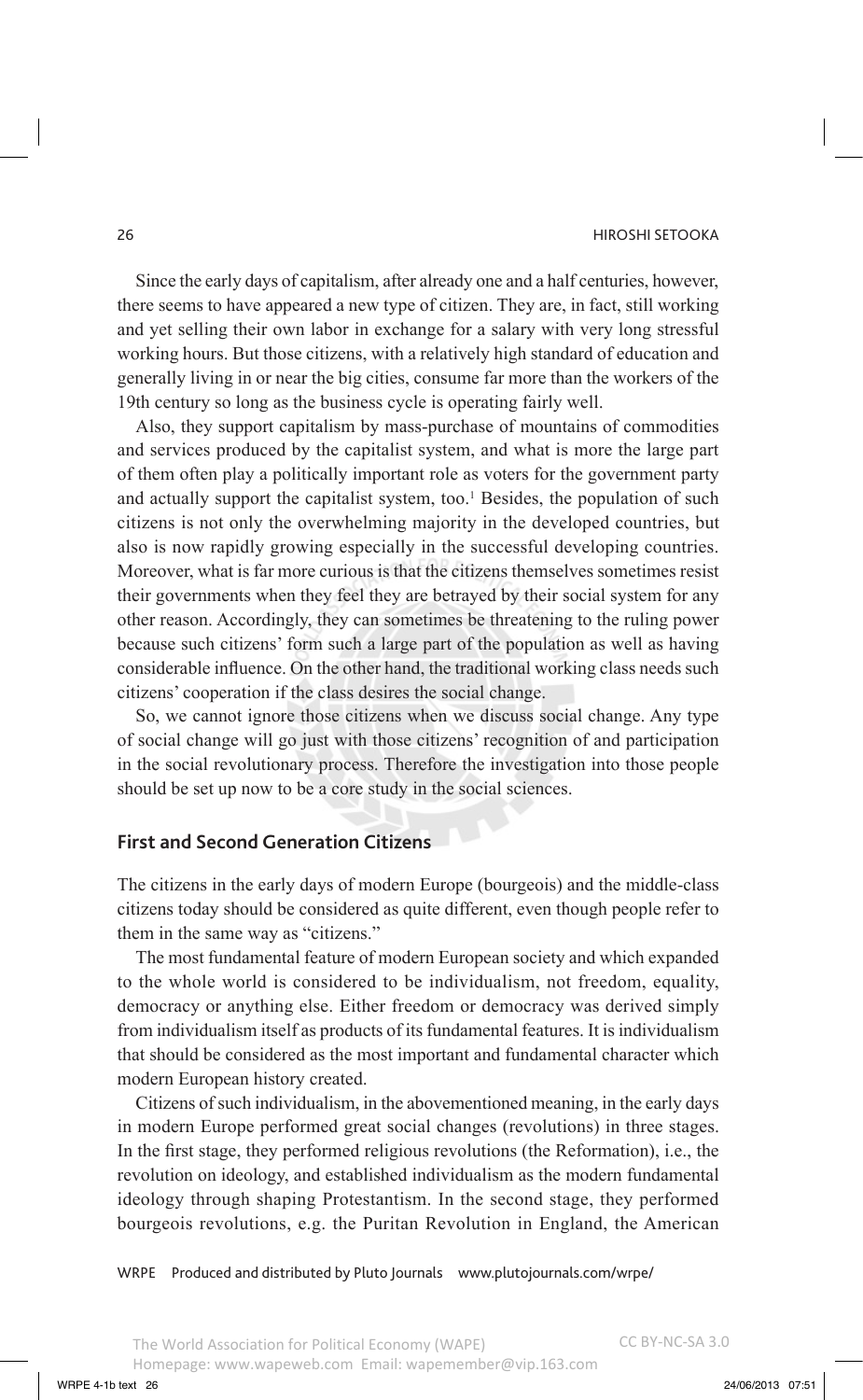Revolutionary War of Independence, the Great French Revolution beginning in 1789, etc. Citizens established their society (bourgeois society), forming the civil law system, the taxation system, the central bank system, etc., and, moreover, they created the concept of "nation," and also created the political framework for modern individualistic society. In the third stage, they performed industrial revolutions to give economic substance for their society and established their society as the capitalist society.

In the process of establishing capitalist society, the successful people turned themselves into capitalists, forming the ruling class of their society (the bourgeois class), and separated themselves off from most ordinary citizens.

In this sense, such citizens who led the religious revolutions, the bourgeois revolutions and the industrial revolutions should be defined as the "first generation citizens" in order to distinguish the ordinary working middle-class citizens of today.

The middle-class citizens we see today are quite different citizens in the sense of both their derivation and their culture/characteristics. They emerged in two ways. One is the result of class struggles of labor for higher wages, the reduction of the labor day, the betterment of their labor conditions, etc., and the other is the result of capitalists' measures in the face of economic crisis to preserve the capitalist economy, and as a result, the two ways have merged into one another to create middle-class citizens.

As these historical processes suggest, capitalism itself inevitably creates middle-class citizens on the one hand, whilst itself actually needing those very same citizens on the other. They can indeed be the supporters of the market economy in the sense of being important participants in commodity markets as the big consumers of goods which the capitalist economy produces, in the sense of necessary participants in the labor market through their gaining, (sometimes losing) and changing jobs, and in the sense of being valuable sponsors for financial markets by saving even a little money that can be invested after being deposited in financial institutions.

Middle-class citizens, whose population and powers are increasing, are becoming the actual decision-makers of contemporary societies and nations.

They are indeed the proletariat (working-class people) in one meaning, because they are in the position of wage or salary earners. But they are, at the same time, the consumers of the goods and services which the capitalist economy produces, or the supporters of the capitalist market system in the wider sense, and therefore they appear usually to be relatively solid and stable supporters of the capitalist regime, and as a consequence, they are inclined to accept the ideology of the upper class. The reason why conservatism, like neo-liberalism in recent decades, is influential can easily be seen just through this circumstance caused by the enormous population of middle-class working citizens today. Moreover, middle-class citizens do sometimes oppress the lower classes when such people show their intention to rise to the middle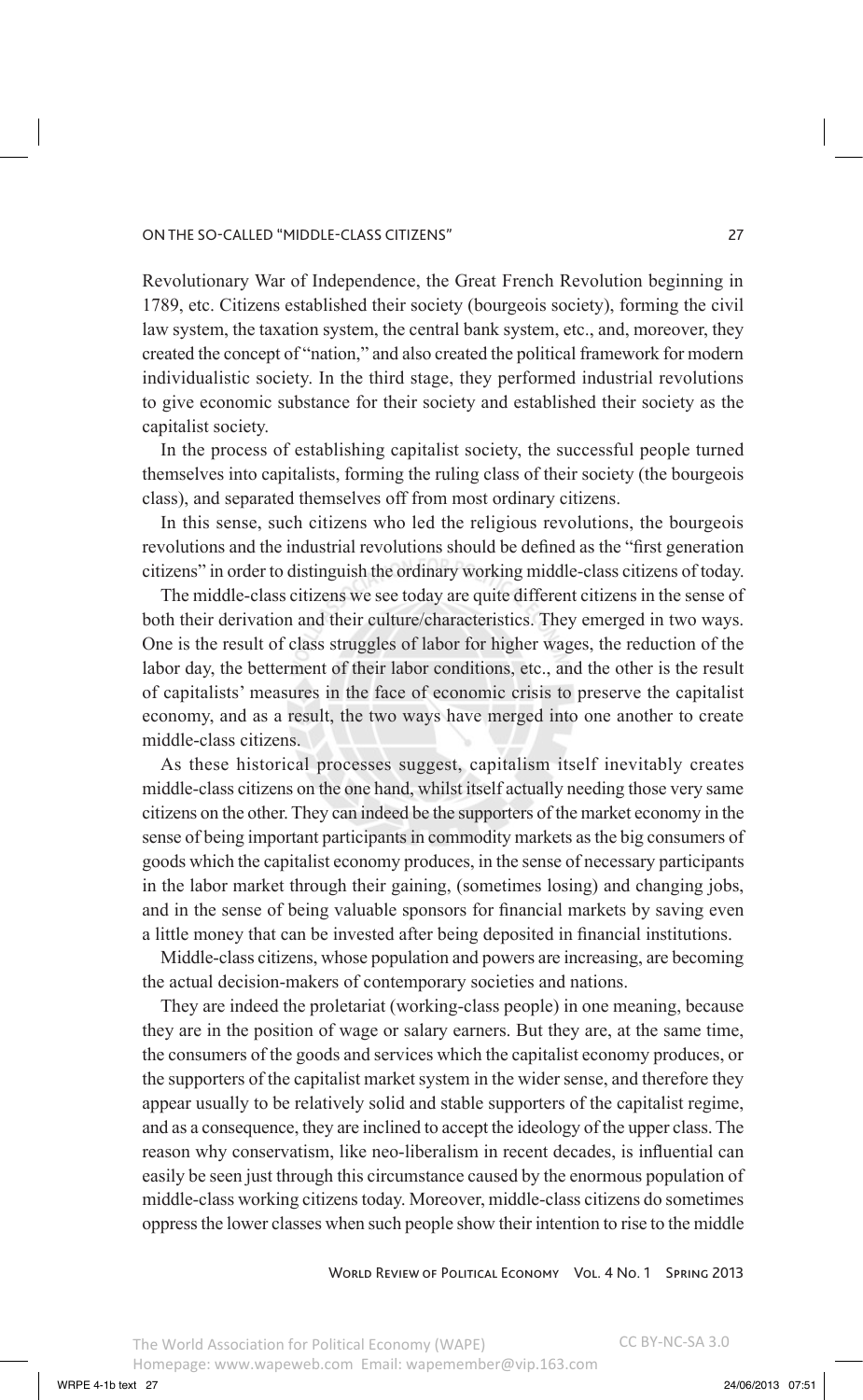class. The reason is that too large a middle-class population has the potential to harm the existing middle-class's vested interests. The conservatism after the 1970s, especially in the United States, can also be explained by this situation.

Thus these middle-class citizens, seen everywhere in developed economies and in the cities of newly emerging countries, should be defined as the "second generation citizens."

## **When Middle-Class Citizens Feel Betrayed by Their Society or Abandoned by the Regime**

Insofar as middle-class citizens are the vital element of contemporary capitalist society, if through some circumstances they should feel betrayed by their society or abandoned by the regime, political and social conditions in the nation concerned could develop into a serious situation. It is possible to imagine such circumstances not only in developed nations but also in developing countries. The political changes of the "Arab Spring" and the Chinese younger generation's continual rebellions are only a few such examples. It barely needs mentioning that the middle-class citizens' and younger people's resistance in contemporary European countries are sometimes directed at guest workers and immigrants from Arabian and African countries.

The important point here is that simple acts of resistance or destructive rebellions do not bear any useful circumstances for the future. For example, the "Arab Spring" advanced extremely rapidly, spreading through and between nations via use of the internet, and actually overthrew dictatorships, but after that, only left confusion and disorder without a prospect of bringing the necessary new political visions, programs, institutions and capable leaders. Another important point here is that, should persuasive agitators appear in a confused and disordered society, even honest and sensible citizens have the potential to turn into supporters of extremist political groups. As for real historical examples, we are all well aware of the cases in Europe in the 1920s and 1930s. Those cases suggest to us how decisive the high level of consciousness and activities of ordinary citizens are in the process of social revolution to avoid magnifying political disorder.

Not a few middle-class citizens today sometimes feel that the important issue in their everyday life is the human being itself as well as nature (matching well with "labor value theory"). But the very same people at other times feel that the important issues in their economic activities are such things as commodities, money, stocks, results, capital, etc. (matching well with "utility value theory"). The latter inclination has been the important factor in explaining why middle-class citizens actually incline to support the capitalist regime.

Not only as the historical experience of the Luddite movement teaches us but also as the contemporary events we have seen above suggest, simple actions of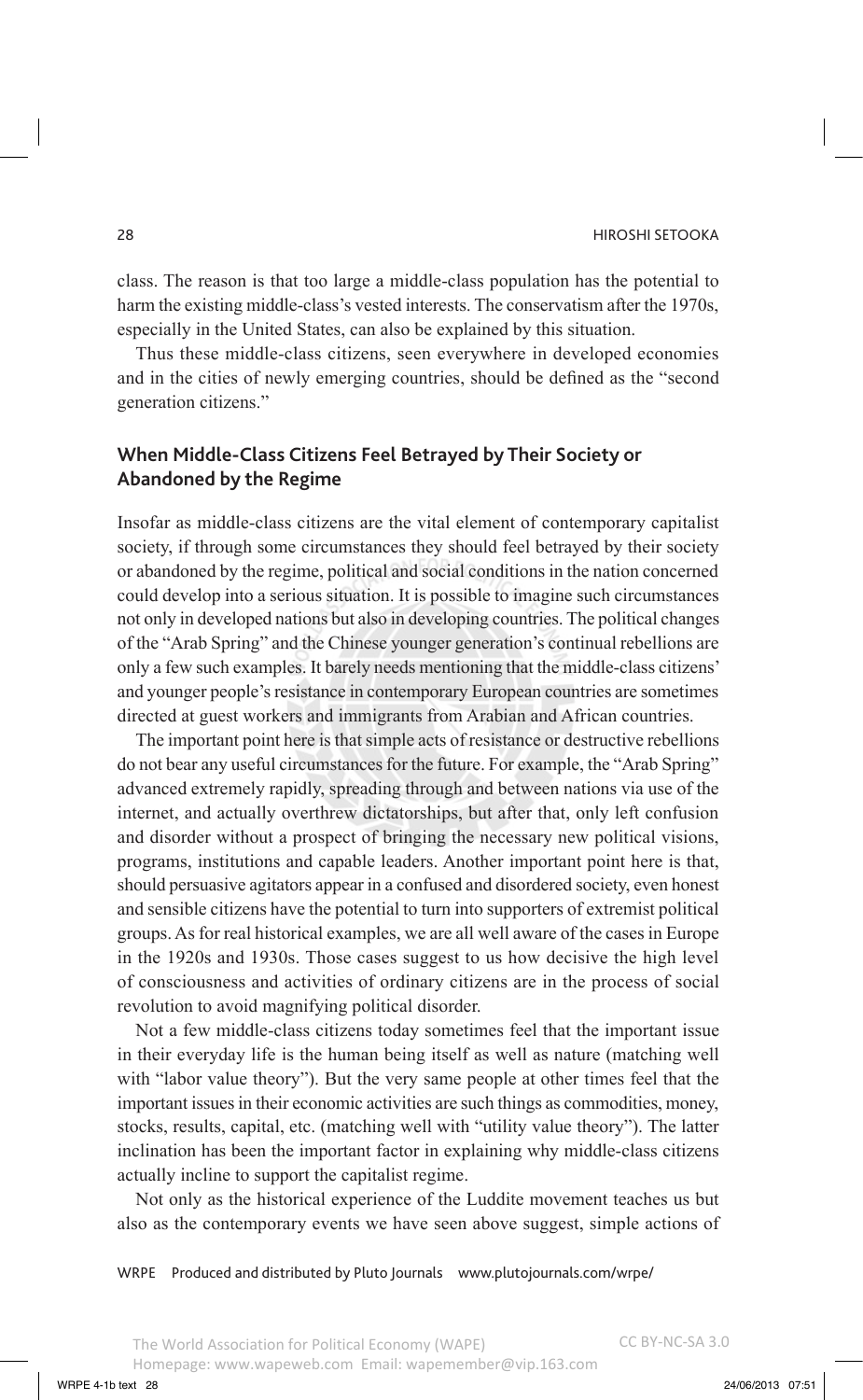resistance or rebellions will not create any useful outcome for the social system in the future. In order to find a brilliant and creative view for the future of human society, ordinary middle-class citizens themselves should abandon their "utility value" based thinking in their economic activities as well as in their everyday lives, and should stand firmly on "labor value" or "human value" based thinking. For these ordinary citizens to do so, they need to experience the mountainous evils of capitalism under some economic crisis or some other unwished-for situations, and consider through their experiences what kind of society should be expected for almost all people after capitalism. The process for citizens to learn to overcome the existing social system will not be short.

In order to avoid contemporary middle-class citizens turning once more towards fascism, the topic of how to understand the situation of middle-class citizens today and how to understand the possibility for the middle-class working citizens to transform themselves into a new type of citizen creating a new society is of the utmost importance.

### **The New Type of Citizens Who Can Construct a New Society**

What is the new type of citizens who can construct a new society after capitalism? It might be already clear. The image of such a citizen would be an independent person who thinks for her/himself, acts for her/himself and is responsible for her/ himself, while thinking, acting and being responsible for the whole populace and for the wider environment. Such people are, in a sense, a reappearance of the first generation citizens. But in another sense, that they are no more in the position of capitalist class, such people are the successors of the second generation citizens.

Such a new type of citizen, according to our definition of the first and second generations of citizens, should be defined as the "third generation citizens." As the "second generation citizens" are the denial of "those of the first generation," we can consider that the "third generation citizens" are the denial of "those of the second generation," and the denial of denial (the negation of negation) of "those of the first generation." The third generation citizens might hopefully be citizens who have both high-level consciousness and the ability to participate in activities of the social revolutionary process.

This new type of citizen has already appeared, though they do not yet form a large part of the population. Citizens in several European countries have been continuing movements to reduce their usual consumption as well as their ordinary labor hours and, as a result, successfully prevent destruction of the environment and human health. "Slow Life" and "Slow Food" movements show the same effect, and as a consequence, citizens come to consider more deeply the "work–life balance" and the relationship between human beings and nature through thinking about agriculture.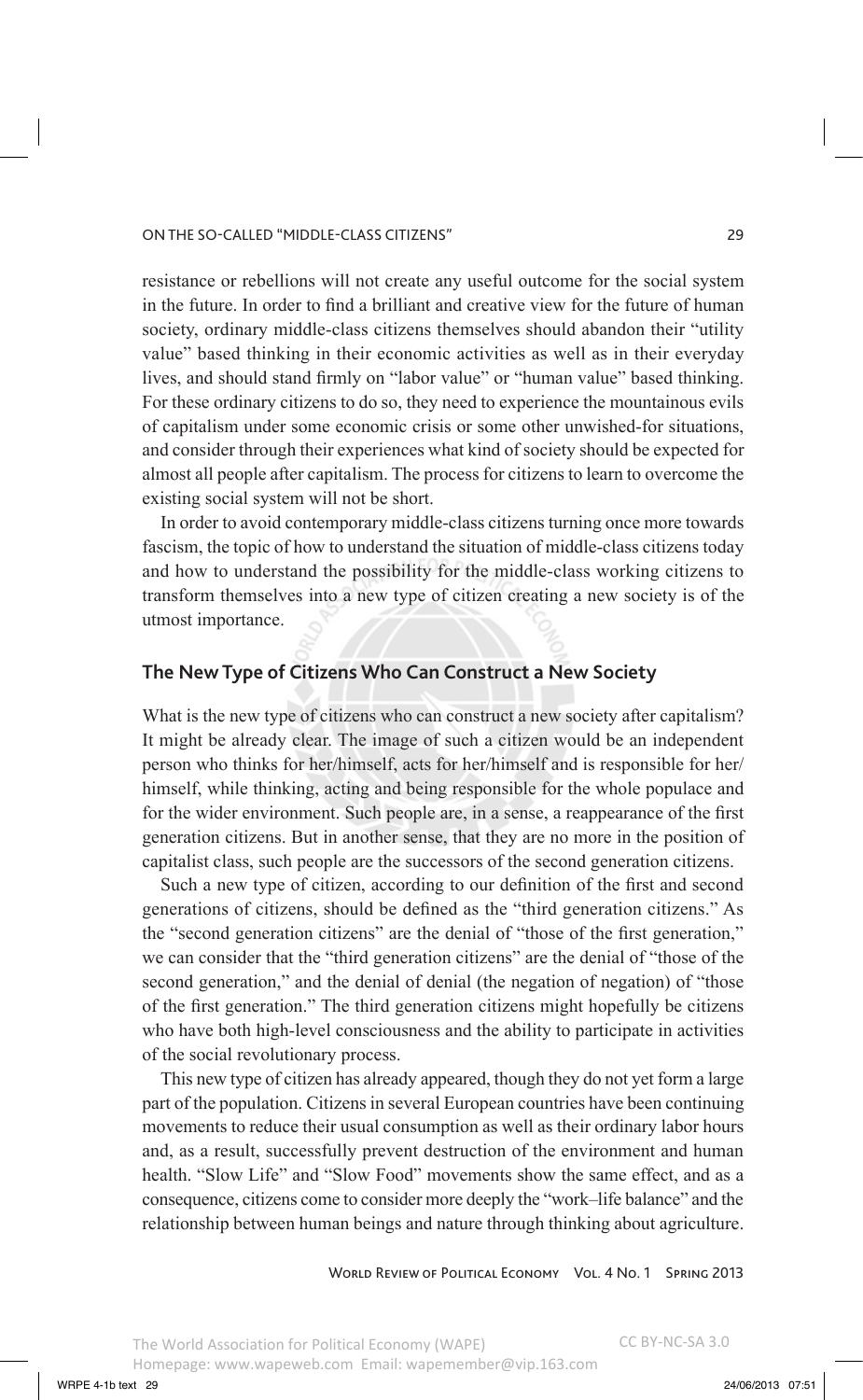Citizen power in Germany and Switzerland, for example, moved government policy largely from expansion to abolition of nuclear power generation. It is also worth mentioning the case of Lolland Island in Denmark. Citizens there proposed and realized power generation from wind power, instead of from nuclear power which the government had proposed. The significant point here is that the citizens had been discussing this for a long time looking for a more constructive way forward instead of simply rejecting the government proposal. Nowadays in Nippon (Japan), even though citizens do not form lines at bus-stops, there is no disorder, because citizens get on buses in order of arrival. Here we can find the most advanced style of freedom with the most advanced social order. Just such citizens might be considered to be the leading actors in creating a new social system, if they rouse themselves in the face of economic as well as social crisis.

The new type of citizen should have high levels of morality, culture, education and skills. In order to realize such high-level characteristics, second generation citizens should train themselves with a high level of consciousness and get rid of the contradictory situation of second generation citizens. What kind of method would help to realize this purpose? None other than the Worldwide Comprehensive Consumption Reduction Movement would be considered as the most appropriate way.

Considering the repeated worldwide economic crises over a long period of time, is it yet a desirable solution to come back to a newly fashioned Keynesian policy designed to increase the consumption demand of middle-class citizens?<sup>2</sup> Is such a policy which aims to maintain the capitalist social system still necessary for human lives in spite of it being full of complicated problems? If not, we should start bringing to an end such ways that only enlarge the contradictions of capitalism. Yet in this sense, too, the Worldwide Comprehensive Consumption Reduction Movement seems one of the most significant answers to our question.<sup>3</sup>

### **How Significant is the Worldwide Comprehensive Consumption Reduction Movement?**

First of all, this worldwide movement is effective in preventing over-exploitation of nature, i.e. not only exploitation of raw materials and fuels, but also destruction of the atmosphere and water, mountains and oceans, etc. It is effective, too, in preventing drastic climate change. Secondly, it is favorable for the protection of human culture including traditional arts and historical heritages from damage through too rapid processes of material civilization. It is mostly welcomed in protecting various types of lifestyles, food culture, human knowledge, etc., from homogenization (for example: such American culture as Coca-Cola, hamburgers, rock music or jeans have destroyed various types of culture in the world owing to the ways in which the market economy has penetrated every area of the globe).

WRPE Produced and distributed by Pluto Journals www.plutojournals.com/wrpe/

The World Association for Political Economy (WAPE) Homepage: www.wapeweb.com Email: wapemember@vip.163.com CC BY-NC-SA 3.0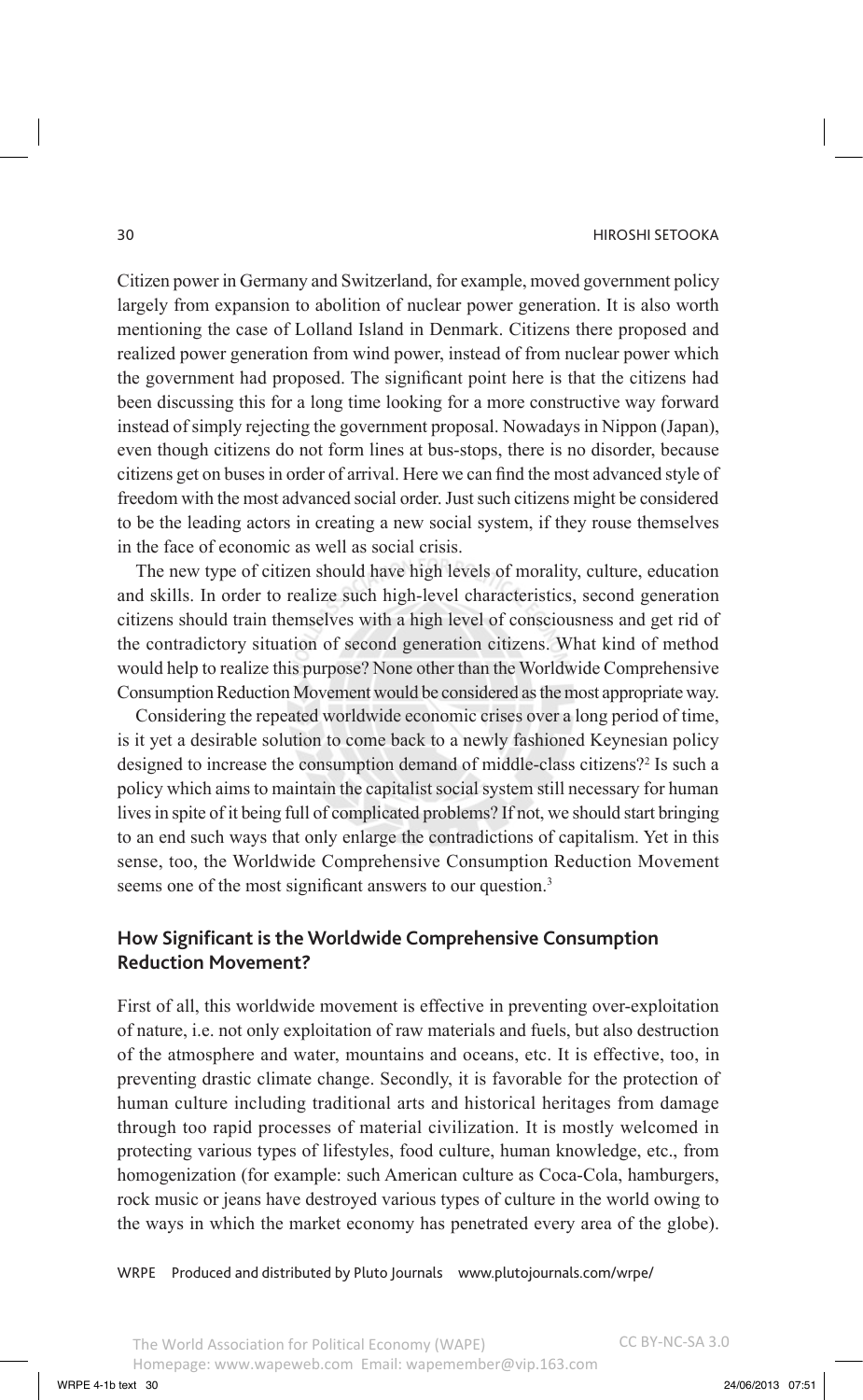Thirdly, it is good for human beings themselves in the prevention of overwork, stress, professional diseases as well as obesity through the materially over-developed capitalist civilization. As Juliet Schor suggested, this overwork has been promoted as capitalist economy has progressed.4 It is now advocated by not a few people that human beings should return to "Slow Life" as people in the ancient and medieval ages usually lived.

The distinguished meaning of the Worldwide Comprehensive Consumption Reduction Strategy, however, is not limited only to the above mentioned items. Fourthly, it is a relatively easy way to shorten or minimize the economic differentials among individuals, areas or regions, and nations, not necessarily through the controlled economy but just under a reasonable market economy. Fifthly, it is useful for the developing economies/countries to lessen their perceived need to "catch up" leading to such extravagant goals as the popularization of cars for every citizen.<sup>5</sup> Indeed, developing countries have been worried about continuously accelerating higher goals according to the progress of technology and increasingly expensive equipment. Our strategy is, therefore, extraordinarily friendly for the people of developing countries.

Moreover, this strategy has further excellent merits. Sixthly, it can be organized just by ordinary citizens, and furthermore, it can be started whenever and wherever they decide. Indeed this characteristic—of whoever can start or participate, whenever and wherever—would be the predominant point in this worldwide public movement by ordinary citizens. Seventhly, if this movement could attract a good number of members, the real effect will widen thanks to the number of participants, and therefore it is feasible even though each citizen's reduction in consumption is only slight or the strategy could not be adopted as government policy or could not get government support. One of the most excellent characteristics of this movement exists here.

### **Some Important Points for the Consumption Reduction Strategy**

On the Comprehensive Consumption Reduction Strategy, even though its progressive meaning is agreeable, some unexpected questions may be proposed. Anyhow, if one can understand the general outline, then one should devise details as to what is the wiser way to harmonize with the general outline. The Comprehensive Consumption Reduction Strategy, of course, would be available for contemporary human beings insofar as it would be carried out with some indispensable conditions.

In the first place, it is very important to manage this movement carefully, so as not to destroy the circular flow of economy. Given the extraordinarily large ratio of ordinary people's consumption affecting the whole national economy, a radical reduction of consumption will inevitably cause a decline of economic activities and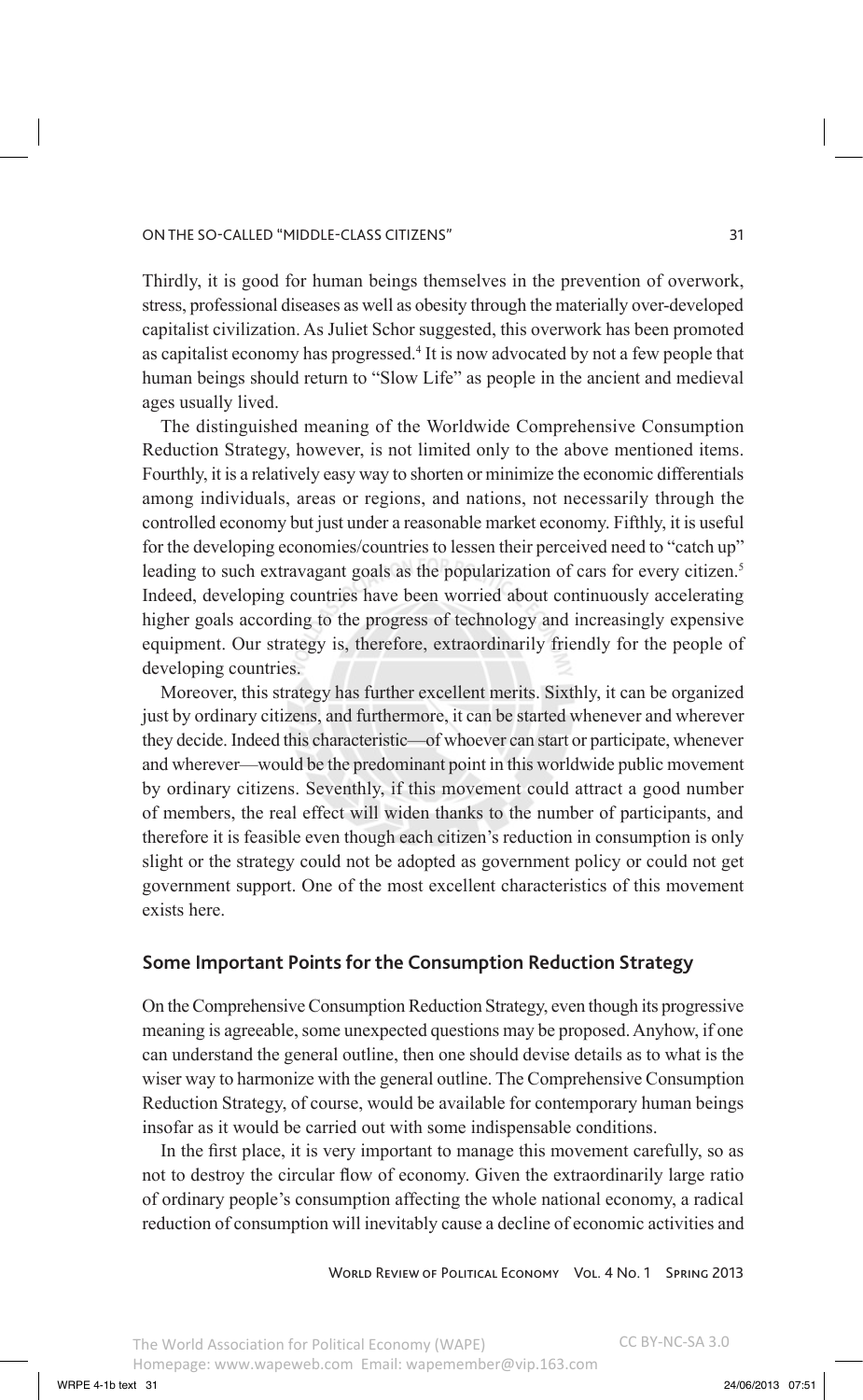damage not only to the corporations but also to the consumers, especially the lower strata of society. Some conflicts might inevitably accompany us during the process of practicing this strategy. Unfortunately it may sometimes cause such unexpected results as working people losing their jobs and/or some small businesses going bankrupt affected somewhat by the decline of mass consumption. So we have to make up our mind to confront such problems. As many events in world history suggest, to revolutionize the world is almost always very hard work for the people. Therefore it would be desirable to adopt low intensive strategies that would not be so destructive for lower income groups and small businesses to ensure these would not be damaged by our movement. Needless to say, it would also be desirable that some low intensive policies, such as not abruptly cutting off economic growth, are introduced in the developing countries. It would be very important, too, to reserve some space where the adjustment policies can be carried out. Even though the pace of consumption reduction seems to proceed too slowly, the movement must be pressed forward steadily.

Secondly, on the movement of cutting down the consumption level, it is very important to start in the developed countries in advance. As discussed above, almost all responsibility for activities destructive of nature, society and human beings are themselves owing to the people as well as political and business leaders and media in the developed countries, because they themselves have been and are now benefiting from such a world system as capitalist market economy. If one can recognize it, it would just be required that not only the leaders but also ordinary citizens living in the developed societies would pay off their responsibility first in the process of realizing our strategy. A good example to refer to here is the Kyoto Protocol of 1997 which arranged for the reduction of discharge for carbonic acid and some other gasses, i.e. the reduction of 8 percent of such gasses for the EU, 7 percent for the United States, and 6 percent for Nippon (Japan). Just like this example, the reduction policy of a certain percentage of consumption should be arranged among the developed nations in the near future, and along with this policy the project of economic development with consumption-restrained growth should be introduced for the developing countries. By the way, such a trading business as emissions trading recognized in the Kyoto Protocol should never be accepted in the international agreement proposed here, because our proposition for consumption reduction would be expected, too, to be a mild project for reducing national income as well as national consumption as a whole. Any sacrifice in the working people's daily living conditions in the developing countries would be strictly rejected in this project, even if it seems an easy way to approach our goal. As for the detailed investigations into the various ways of reducing comprehensive consumption, a large number of unexpected effects of citizen's consumption reduction and the counter-effects of this measure, will all be big tasks for us from now on.

WRPE Produced and distributed by Pluto Journals www.plutojournals.com/wrpe/

The World Association for Political Economy (WAPE) Homepage: www.wapeweb.com Email: wapemember@vip.163.com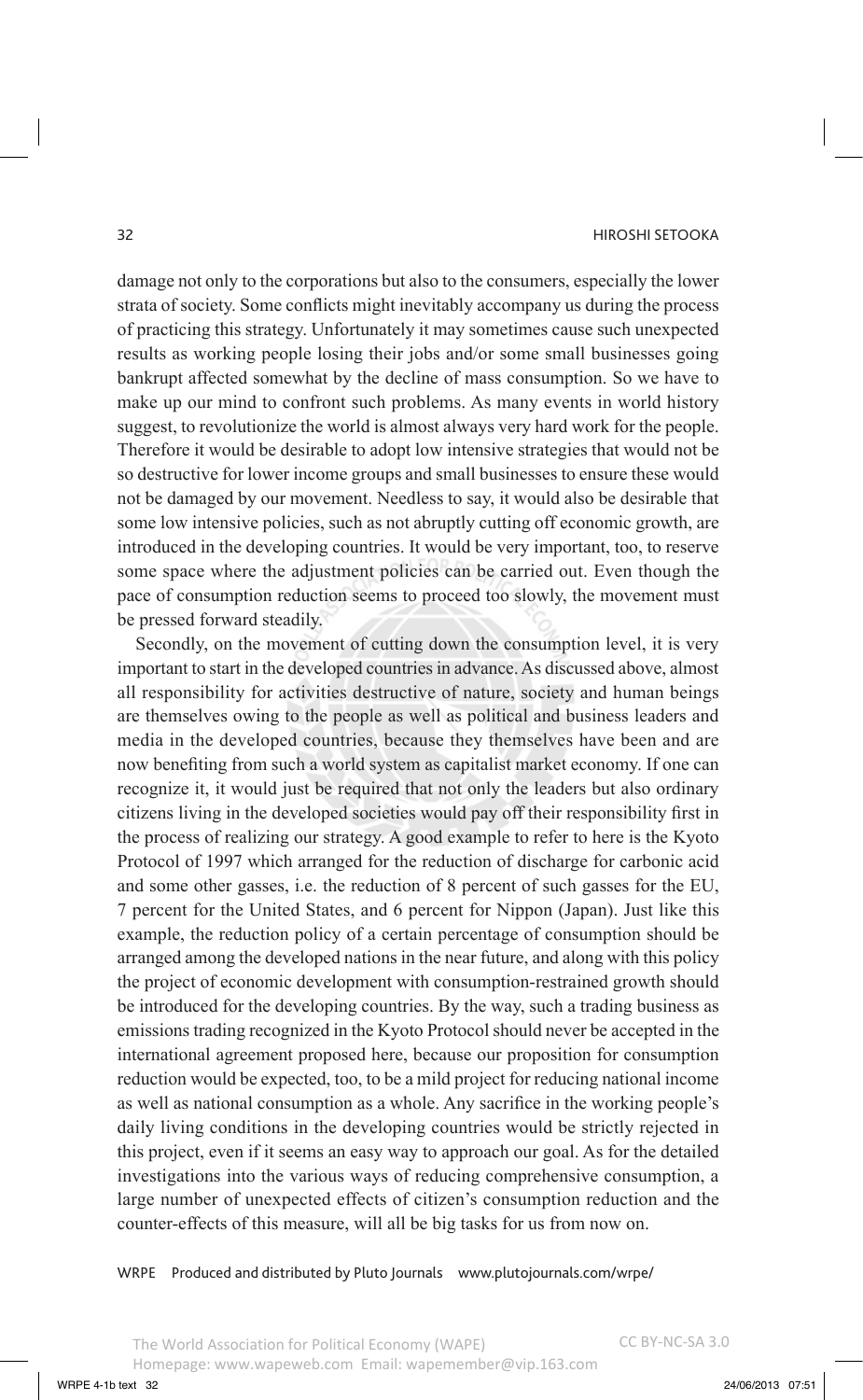Thirdly, as we can understand easily by looking at what is going on now in the economic field, it is remarkably important, too, that the Comprehensive Consumption Reduction Strategy should be connected with a policy to control financial institutions, of course including various types of investment "funds" or hedge "funds" as well as governmental "funds." Besides, this control would be only effective as far as it would be practiced globally. As discussed above, the money thrown into financial gambles today has derived from excess capital which is the very product of over-capacity of production. We should recognize the fact that the amount of money daily invested and withdrawn in speculation is now as large as one hundred times the money in the real economy. Therefore it is a strong probability that the excess money which results from our strategy would be used for financial games, unless these are restricted and controlled severely. As the amount of excess money is already extraordinarily large, the control of financial institutions is definitely vital insofar as we expect to restrict and control such excess money as a resource to be thrown into financial gambling. Moreover, according to the news, many "hedge funds" survive and continue their businesses thanks to governmental relief subsidies after only one year since the Lehman Brothers bankruptcy shock in 2008. Considering such vitality to revive in only a short period and such energy to move and act everywhere in the world, the task to control financial institutions will be one of the most important in leading our strategy to success.

Finally, it is extraordinarily essential for this strategy, too, to oppose any types of wars, invasions, military conflicts and also the production of weapons even if there are reasons to attack enemies. No one would deny the tragic course of promoting wars or local conflicts as well as the accumulation of weapons if one remembers the process of overcoming the 1930s Great Depression. As is well known, the Great Depression was overcome neither through the New Deal measures nor "bloc" construction but an enormous new World War. The fact suggests how new wars and/or mass consumption of weapons, i.e. such external factors for the economy as warfare, are decisive in getting over economic problems. In order not to allow the production and consumption of weapons for any kind of warfare as a way out instead of mass consumption by ordinary people, it will be essential to oppose any kind of warfare.

## **Conclusion: A Kind of "School" for the Ordinary Citizens Today to Study to Become the Third Generation of Citizens**

Given the number of people's movements in the world today, such as the "Occupy Movements" in the United States, resistance in European countries caused by the euro crisis or guest workers' problems, the uprisings in Arab countries, the protest activities by young workers in China, we can find, on the one hand, some signs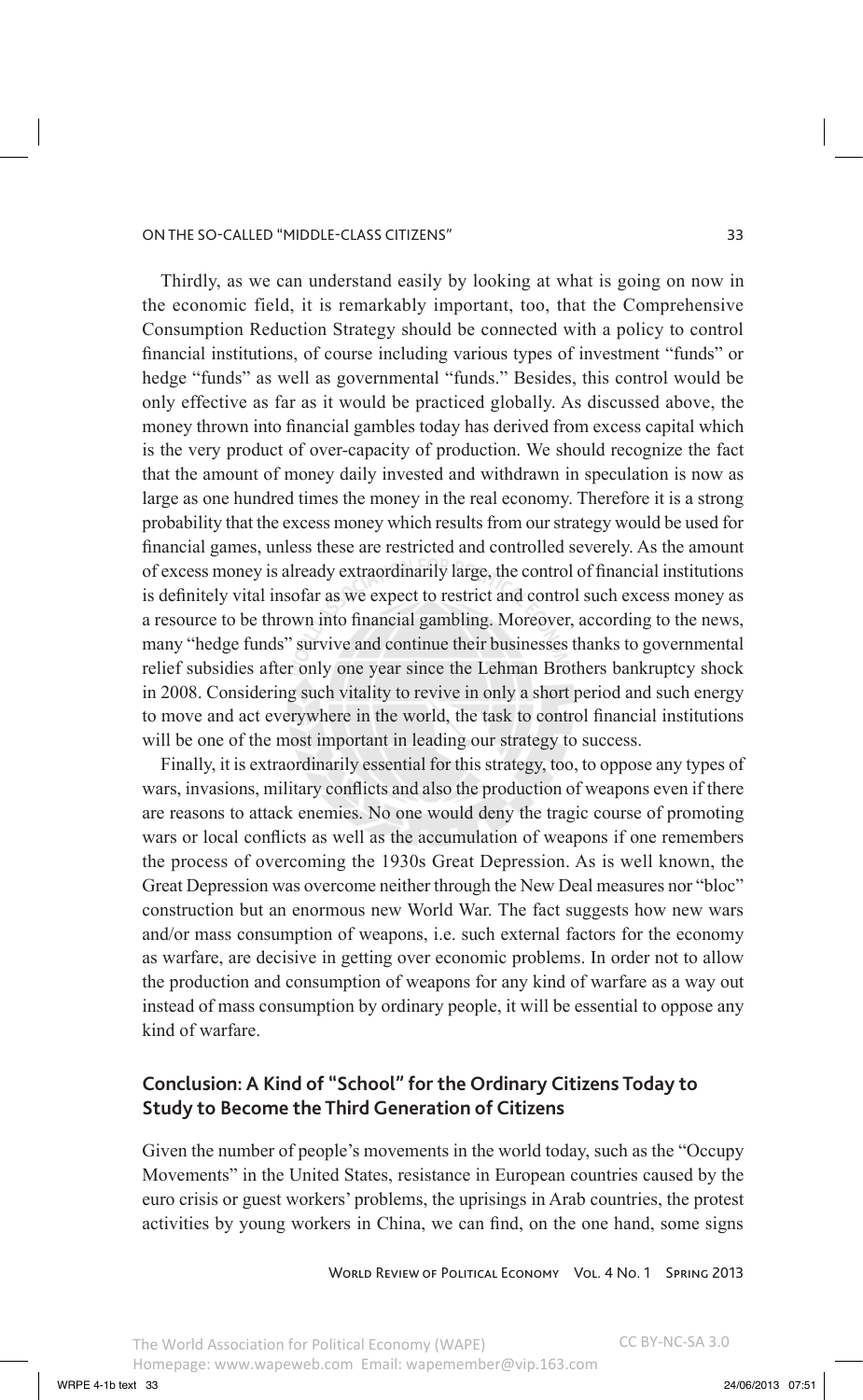favorable to the change of the current social system to another type of system. But, on the other hand, at the same time we may find there is only a slight possibility for such movements to revolutionize the capitalist system. Not only that, there does remain the anxiety that some movements can also have dangerous possibilities which draw toward some extremist movements such as fascism, if agitators were to appear and form links with the angry people.

Given also that contemporary global capitalism has an extreme tendency towards financial capitalism in the developed countries on the one hand, and has become a global system exploiting the world's poor for developed countries on the other, these circumstances indicate that this is the time to revolutionize capitalism into a different system.

Given these two conditions, we can realize some important issues. First of all, such people that can certainly revolutionize the capitalist system into a completely different one are those with a wide and deep understanding of the contradictions of the capitalist system, not those who are just manual laborers.

Secondly, such people with a wide and deep knowledge of the contradictions of the capitalist system are those who are working for and serving the capitalist economy on the one hand, whilst relying and supporting market systems (commodity, labor as well as financial markets) on the other, by consuming goods and services that the capitalist system produces (commodity market), by gaining, losing and changing jobs (labor market), and by providing operating funds for investment banking by purchasing and selling financial commodities investing the small amounts of money each of them has (financial market).

Thirdly, when such people who rely on and support the capitalist system get angry feeling they are betrayed by the very social system at times of recession or economic crisis, the possibility that they will transform themselves into activists for an alternative social system is rather slim, with the majority inclining towards simple acts of rebellion. The possibility of being drawn towards extremist repulsion like fascism just exists here.

Fourthly, therefore the steady, honest, continual day-to-day movement for changing capitalist society by such working citizens has a distinctly important meaning today.

Finally, the way for the working middle-class citizens to develop into actual reformists is to be found in the widespread citizens' movements. And such experiences might be supposed to lead working citizens to become constructors of a new social system, rather than some kind of fascist way.

As for the Comprehensive Consumption Reduction Movement, it must have, in addition to a number of features which we have discussed, distinguishing characteristics as a new type of wide-ranging people's movement, i.e. it will inevitably accompany the movement for the overall restriction and control of financial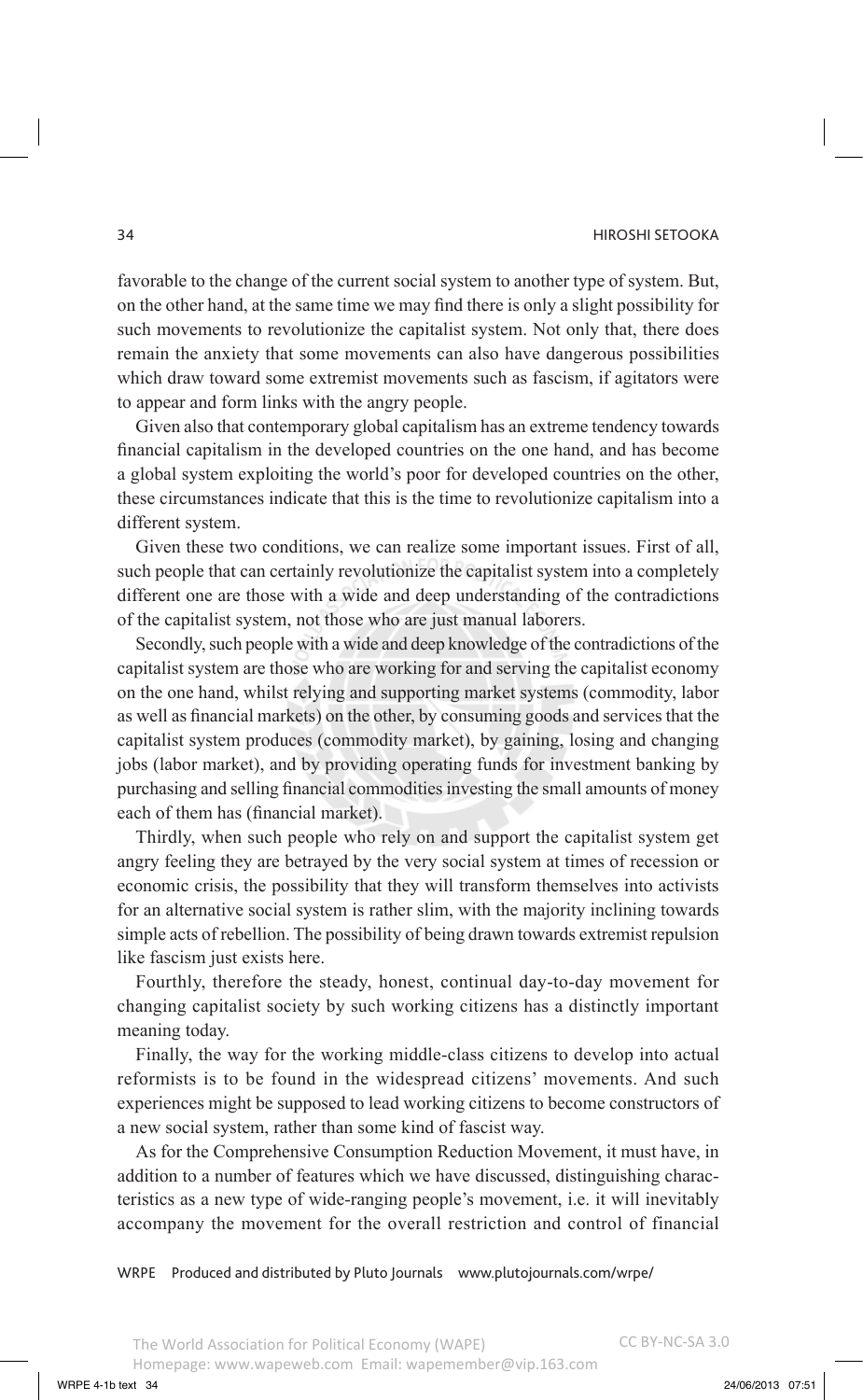institutions on the one hand, and the widespread peace and anti-war movement on the other. Needless to say, the task of overall restriction and control of financial institutions is the most recent urgent worldwide task, and the task of peace and anti-war has been and still is the ultimate worldwide task of human kind. It is in the sense that it contains within itself both of these urgent and ultimate tasks that this movement has the distinguishing characteristics as the movement most likely to revolutionize the world economic system since capitalist economy began. Besides, the Comprehensive Consumption Reduction Strategy will have to be practiced mainly by a broad people's movement, being one that anybody can start, join and promote at any time and everywhere in the world. Therefore no other new movement will be more essential for citizens in the world in the near future.

Furthermore, thanks to these abundant significances, this movement can be seen as a kind of "school" for each ordinary citizen to learn how individual citizens should behave with consideration for the whole of society as well as the whole of the nature.

### **Notes**

- 1. Investigating the cases in the developed capitalist countries, we find that the materially wealthy lives of ordinary people as well as the activities of huge industrial and financial corporations let the developed countries become the actual rulers or the actual subordinate rulers of human-kind on the earth today. As for the United States, not only the political leaders, business leaders and influential mass media, but also the "middle-class citizens" in this country, too, are now actually dominating (*or at least* supporters of) the contemporary world economic and political systems and culture. The number of American middle-class citizens is only less than 3 percent of the world's population, they have been enjoying high and increasing levels of material well-being, with the cooperation of subordinate partners such as Western European and Nipponese (Japanese) middle-class citizens (and moreover including the relatively wealthy people in Asia's newly emerging countries), and they also are increasingly wasting natural resources, disrupting the natural environment and exacerbating poverty among people in underdeveloped countries. They are gaining mountainous benefits from all over the world in a double sense: getting products and resources on the one hand, and getting money as the foreign investment flows into the US (especially US Treasury Bonds), etc. on the other. This situation might be exceedingly fortunate for them. Therefore they tend to be conservative, and furthermore they tend to be chauvinistic in protecting such a fortunate situation, when their individual and/or national identities are attacked by unexpected threats.
- 2. The principal origin of contemporary depression is, no doubt, a result of an over-inclination to expanding reproduction since the end of WWII. After Keynesian policy was taken to be a President's Economics in the United States, mass consumption turned into a virtue instead of a vice. And according to this point of economic view, mass production, mass sales, mass consumption, and mass dumping in the last few decades have been regarded as normal activities for contemporary economic life. Moreover under this expansionist point of view, the pursuance for more money and/ or more profit came to be normal activities for contemporary economic life, too. Furthermore, it became normal for every economic problem to be solved by expansion of the economic pie.
- 3. About my original proposal, see Setooka Hiroshi (2009) and (2008).
- 4. As for this issue, see Juliet B. Schor (1992) and (1998), and additionally refer to Jill Andresky Fraser (2001).
- 5. The pursuance of unsuitably high levels of living standards as well as unsuitably high levels of productive capacity is not only harmful to the preservation of nature but problematic to keeping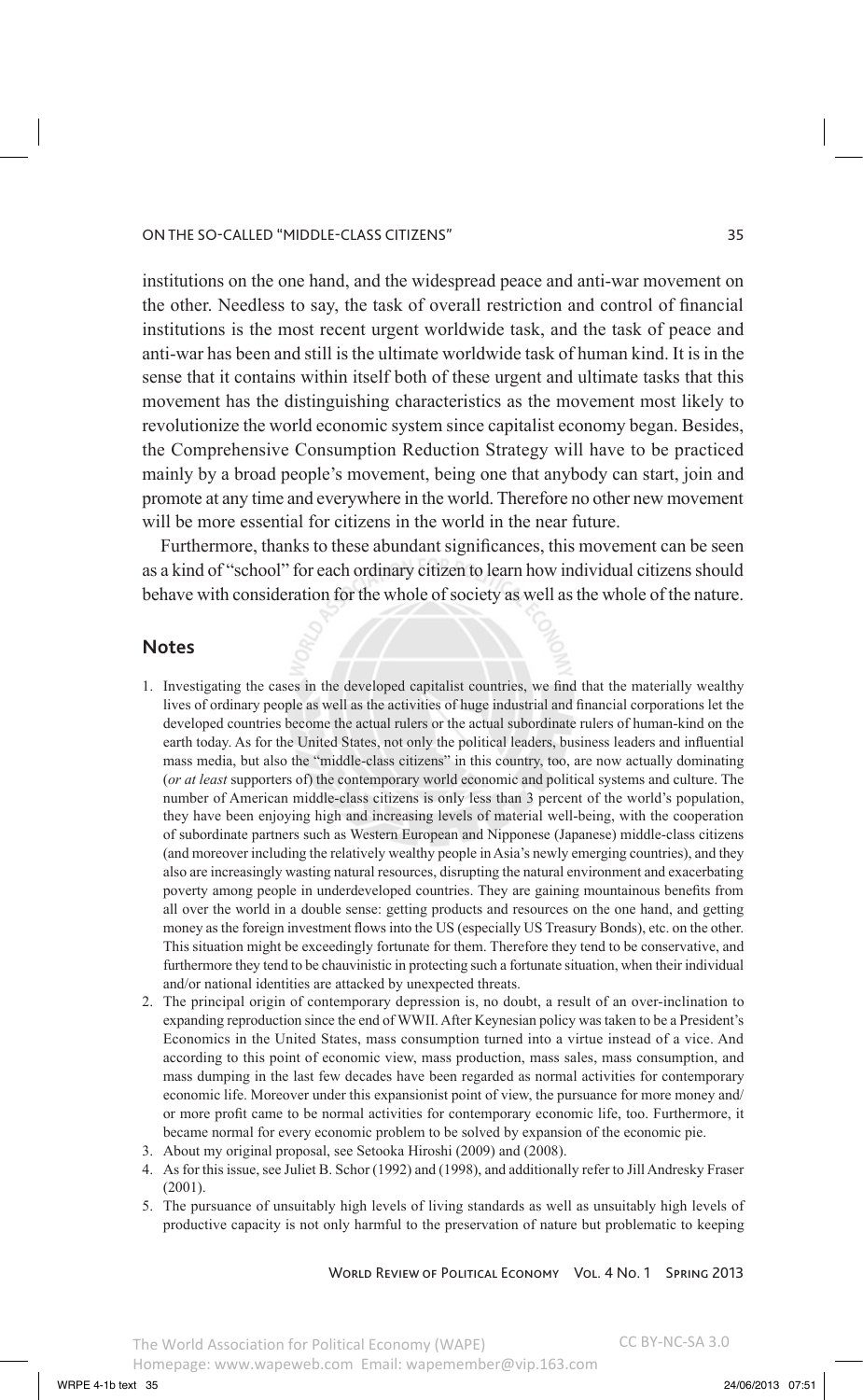normal national identity. For example, Nipponese (Japanese) people as well as business enterprises rely too much upon imports not only to continue business activities but also to sustain everyday high standards of living of the people, and upon exports, too, to get money to buy everything from raw materials for the industry to daily consumption goods for the people. Just exactly this situation forces Nippon (Japan) not to be able to refuse the intolerable US requests. For a more complete discussion, see Setooka Hiroshi (2004), (2005c), and (2007b).

### **References and Further Reading**

- Fraser, Jill Andresky (2001) *White-Collar Sweatshop: The Deterioration of Work and its Reward in Corporate America*. New York: W. W. Norton & Company, Inc.
- Latouche, Serge (2004) *Survivre au developpement: de la decolonization del'imaginare economique a la construction d'une societe alternative*. Paris: Mille et une nuits.
- —— (2007) *Petit traite de la decroissance sereine*. Paris: Mille et une nuits.
- Paxton, Robert (2004) *The Anatomy of Fascism*. New York: Alfred A. Knoff.

Schor, Juliet (1992) *The Overworked American: The Unexpected Decline of Leisure*. New York: Basic **Books** 

- —— (1998) *The Overspent American: Upscaling, Downshifting and the New Consumer*. New York: Basic Books.
- Setooka, Hiroshi (2003a) "Recent Inclination of Middle-Class Citizens in the United States as well as EU Countries: A Proposition," *Rekishi to Keizai (The Journal of Political Economy and Economic History)*, No.179, The Political Economy and Economic History Society, Tokyo.

—— (2003b) "The U.S. Citizens Relying upon the Global Economy: The Economic Effects of the Boom and Depression at the End of 20th Century which Affected the Middle-class Citizens," *The Economic Review of Komazawa University*, Vol.35, No.2, Tokyo.

—— (2004a) "The Economic and Social Backgrounds of Neo-Liberalism and U.S. Unilateralism," *The Economic Review of Komazawa University*, Vol.36, No.1, Tokyo.

—— (2004b) "The Economic and Social Backgrounds of U.S. Unilateralism," *Seikei-Kenkyu (Study on Politics and Economy)*, No.82, Tokyo.

- —— (2005a) "The U.S. Middle-Class Citizens Reigning Over the World," *The Economist*, December 5, 2005, Tokyo.
- —— (2005b) *Amerika, Rinen to Genjitsu* (*America, The Ideal and the Reality*), Jichosha, Tokyo.

—— (2005c) "The Economic and Social Backgrounds of the Japanese Government's Cooperation with the United States: Why Does Japan Dispatch the Self Defense Force into Iraq?," *The Economic Review of Komazawa University*, Vol.37, No.1, Tokyo.

- —— (2007a) "The Spreading Differentials under the Globalization and the Present State in the United States," *Rekishi to Keizai (The Journal of Political Economy and Economic History)*, No.195, The Political Economy and Economic History Society, Tokyo.
- —— (2007b) "American Middle-Class Citizens as a Global Ruler," *Gurobarizeshon Jidai to Shakaishug (The Age of Globalization and Socialism)*, Logos, Tokyo.
- —— (2008) "An Essay toward a General Proposal for the Consumption Reduction Policy among the Developed Countries: From a Global Point of View of the Class Analysis," *The Economic Review of Komazawa University*, Vol.39, No.3, Komazawa University, Tokyo.
- —— (2009) "The Worldwide Consumption Reduction Policy as the Distinguished Comprehensive Strategy against the Contemporary Economic and Political Problems: For the Protection of Nature as well as Culture and Human Life," *Otsuma Journal of Social Information Studies*, No. 18, Otsuma Women's University, Tokyo.
- —— (2010) "Contemporary World Economic Crisis as a Conclusion of the Capital Accumulation Process after WWII," *The Review of Economics of Komazawa University*, Vol.41, No.1 and 2, Komazawa University, Tokyo.